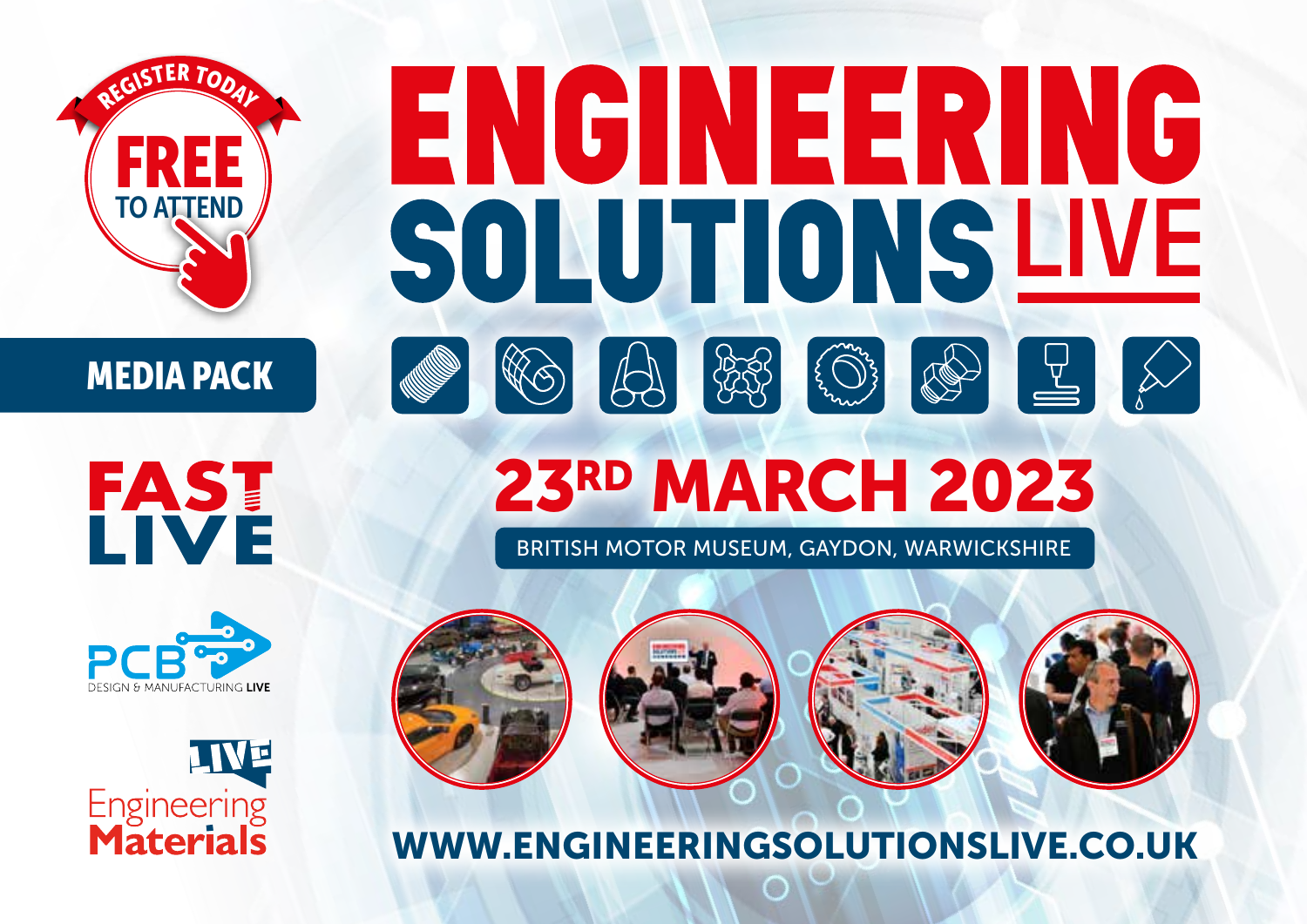

The popular event for design & production engineers, bringing together the best of Engineering Materials Live, FAST LIVE and PCB Live

Returning to the British Motor Museum at JLR in Gaydon, buyers and specifiers for the popular FAST LIVE and **Engineering Materials Live events will be joined by design** and production engineers visiting PCB Live.

**Engineering Solutions Live** is the essential event for anyone who does business with design and production engineers



**ONE SIX-HOUR DAY ONE CENTRAL LOCATION ONE FANTASTIC SHOW** 

www.engineeringsolutionslive.co.u

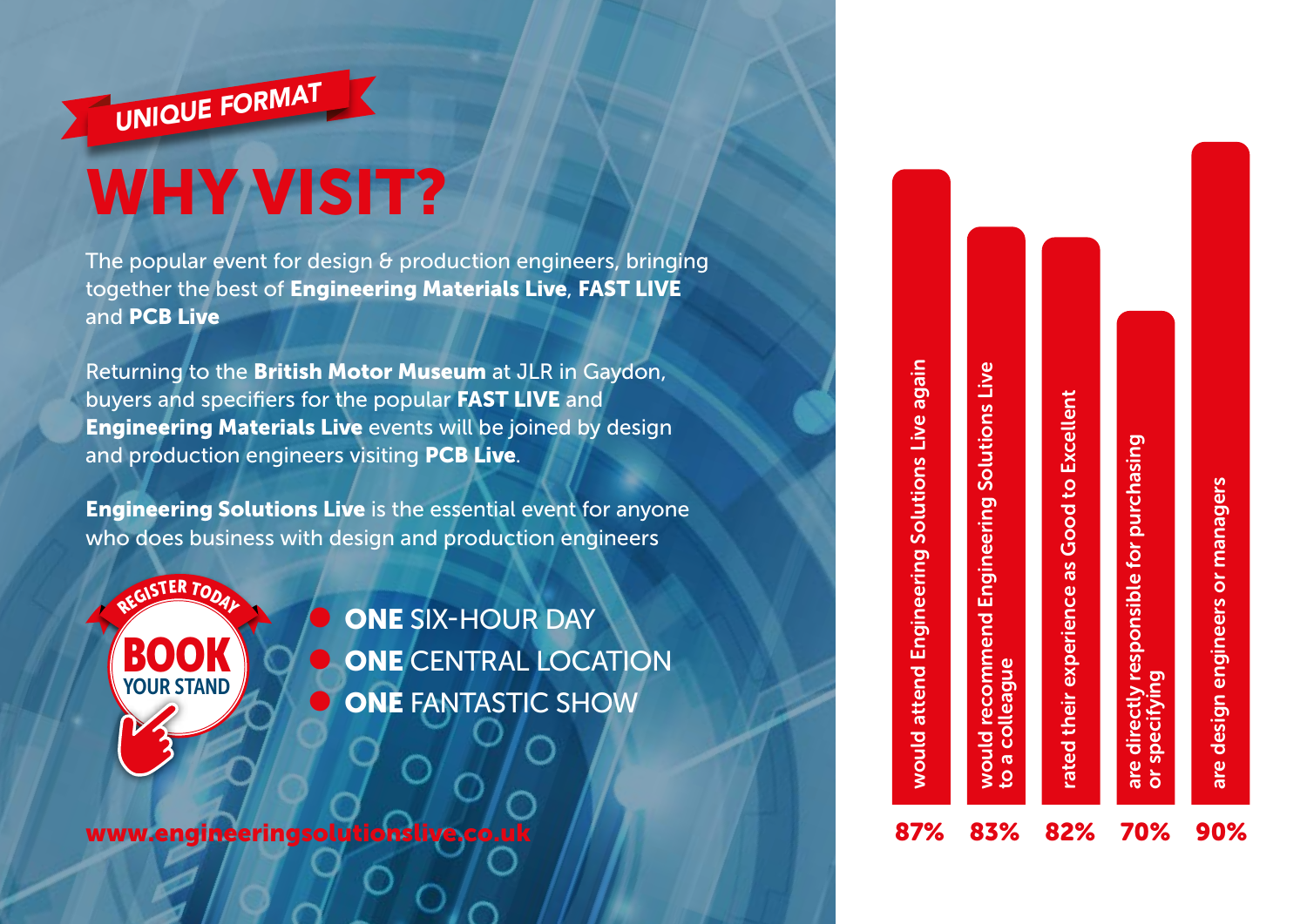## WHY EXHIBIT?

THE RIGHT AUDIENCE

**Engineering Solutions Live will be promoted extensively** to design and production engineers throughout the British manufacturing industry; 46,647 contacts at 15,322 sites (Heads of Engineering, Design Managers, R&D Managers, Production Managers)

- Easy to arrange and highly targeted audience
- Attendance by pre-registration only delivers an audience of genuine OEM buyers, users, designers & specifiers with real materials and joining/assembly needs
- Exhibitors arrive to a pre-built shell scheme stand – ready to go!
- $\bullet$  All stands are the same size providing a level playing field
- High profile engineering friendly venue adds to the visitor experience
- Complimentary breakfast roll and brew on arrival for pre-registered visitors (before 10.30am)

www.engineeringsolutionslive.co.uk